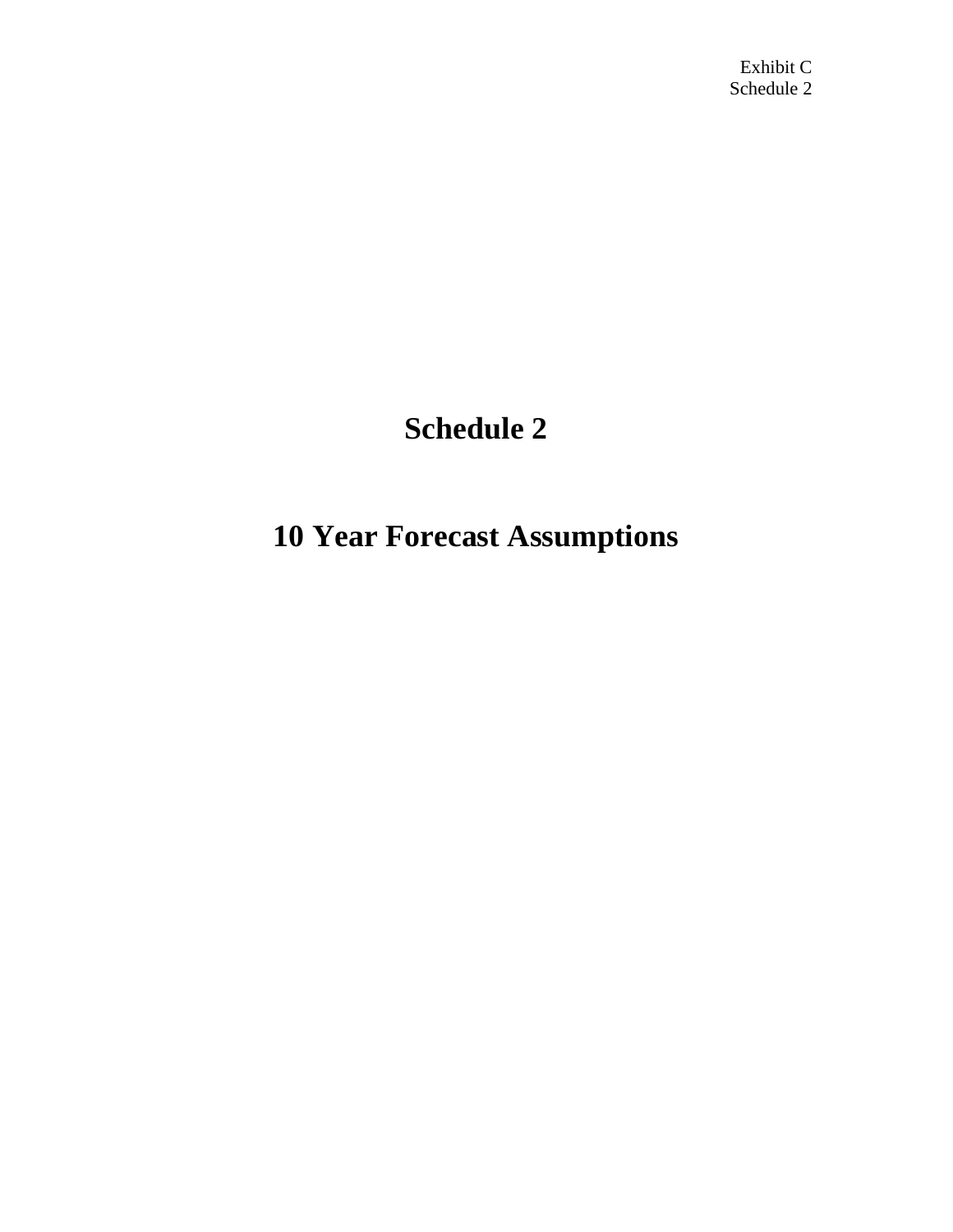## 10 Year Forecast Assumptions

The following assumptions were used by EGNB in the development of its 10 year forecast:

| <b>Forecast Item</b>        | <b>Assumption</b>                                                                                        |                |  |  |  |  |  |  |
|-----------------------------|----------------------------------------------------------------------------------------------------------|----------------|--|--|--|--|--|--|
| <b>Major Assumptions</b>    |                                                                                                          |                |  |  |  |  |  |  |
| End of Development          | The Development Period continues until 2016, which is the first year that full costs, including the      |                |  |  |  |  |  |  |
| Period                      | amortization of the Deferral Account can be recovered on a sustainable basis at competitive rates        |                |  |  |  |  |  |  |
| <b>Peak Deferral Amount</b> | $$173$ million in 2011                                                                                   |                |  |  |  |  |  |  |
| Deferral Account            | Amortized over 30 years, commencing in 2016                                                              |                |  |  |  |  |  |  |
| <b>Recovery Period</b>      |                                                                                                          |                |  |  |  |  |  |  |
| Cost of Capital             | ROE of 13.0% in 2010, 12.75% for 2011 - 2015 and 11.75% for 2016 - 2019                                  |                |  |  |  |  |  |  |
|                             | 50/50 debt/equity ratio for 2010 - 2015 adjusted to 60/40 for 2016 - 2019                                |                |  |  |  |  |  |  |
|                             | Cost of debt maintained at Enbridge Inc. cost of borrowing plus 1%                                       |                |  |  |  |  |  |  |
| Inflation                   | Inflation will occur at the rate of the Consumer Price Index ("CPI"). The following percentage increases |                |  |  |  |  |  |  |
|                             | in the CPI were assumed, based on forecast information from Enbridge Inc:                                |                |  |  |  |  |  |  |
|                             | 2011<br>2012<br>2013<br>2014<br>2015<br>2016<br>2017                                                     | 2019<br>2018   |  |  |  |  |  |  |
|                             | <b>CPI</b><br>2.10%<br>2.00%<br>2.00%<br>2.00%<br>2.00%<br>2.00%<br>2.40%                                | 2.00%<br>2.00% |  |  |  |  |  |  |
| Property, Plant & Equipment |                                                                                                          |                |  |  |  |  |  |  |
| <b>Computer Hardware</b>    | Detailed review of forecasted requirements in all years based on useful life                             |                |  |  |  |  |  |  |
| <b>Computer Software</b>    | Detailed review of forecasted requirements in all years based on anticipated projects and software       |                |  |  |  |  |  |  |
|                             | requirements                                                                                             |                |  |  |  |  |  |  |
| Tools and Work              | Detailed review of 2010 requirements, scheduled replacements and improvements in future years            |                |  |  |  |  |  |  |
| Equipment                   |                                                                                                          |                |  |  |  |  |  |  |
| Office Furniture and        | Detailed review of 2010 requirements and forecast equipment replacements in future years                 |                |  |  |  |  |  |  |
| Equipment                   |                                                                                                          |                |  |  |  |  |  |  |
| Transportation              | Detailed review of forecasted requirements in all years based on 6 year vehicle replacement, including   |                |  |  |  |  |  |  |
| Equipment                   | completion of move from vehicle leasing to purchasing that began in 2008                                 |                |  |  |  |  |  |  |
| Leasehold                   | Detailed review of 2010 requirements, scheduled replacements and improvements in future years            |                |  |  |  |  |  |  |
| Improvements                |                                                                                                          |                |  |  |  |  |  |  |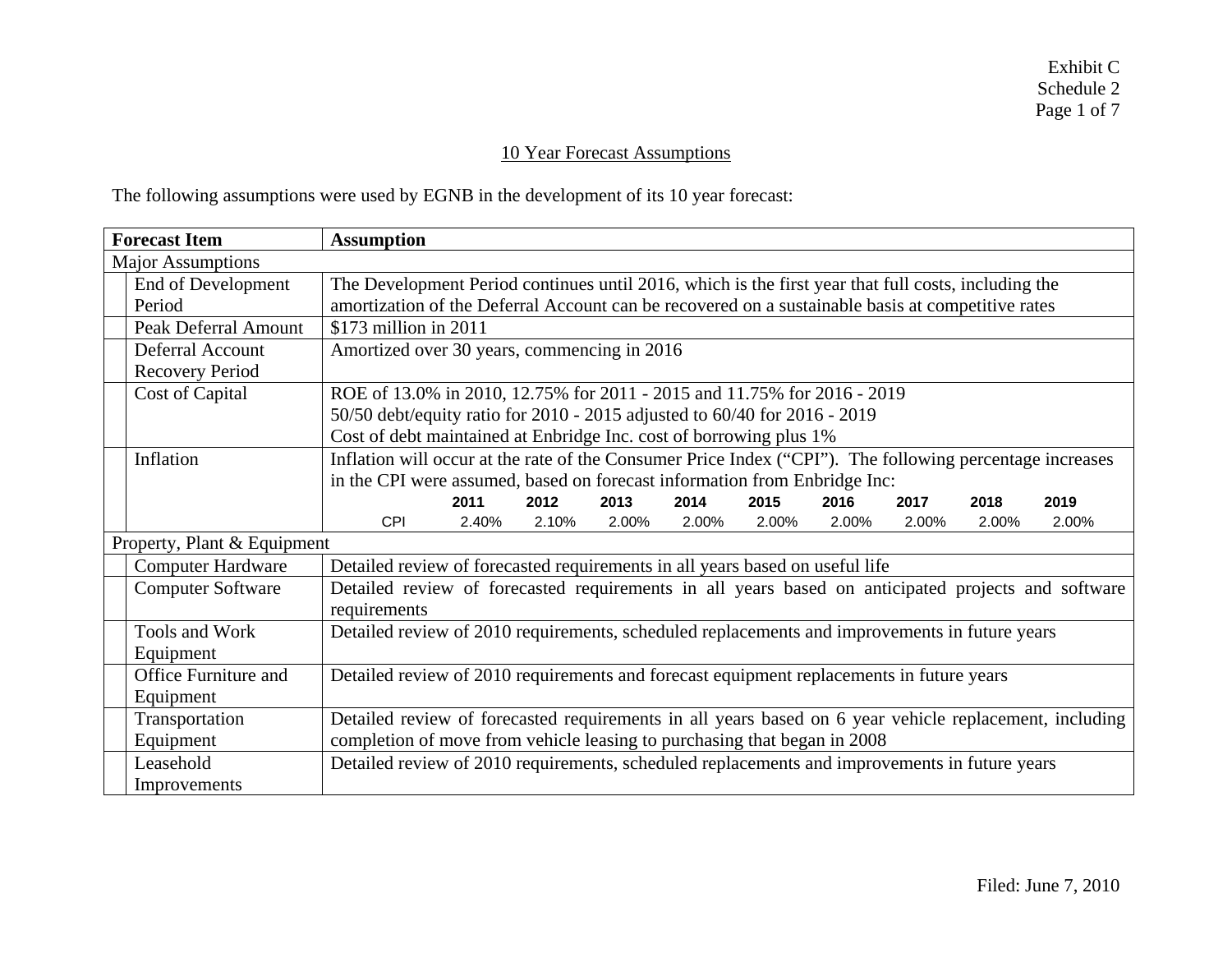|      | <b>Forecast Item</b>          | <b>Assumption</b>                                                                                            |
|------|-------------------------------|--------------------------------------------------------------------------------------------------------------|
| Land |                               | No incremental land acquisitions                                                                             |
|      | <b>Distribution Mains</b>     | Based on anticipated new mains to support attachments not on main in the communities currently served        |
|      |                               | at forecast 2010 costs, with rates inflated in future years, allowance for main relocations and sewer        |
|      |                               | conflict resolution                                                                                          |
|      | <b>Street Services</b>        | Based on anticipated attachments at forecast unit rates for 2010, with rates inflated in future years        |
|      | <b>Meters and Regulators</b>  | Based on anticipated attachments at forecast unit rates for 2010, with rates inflated in future years.       |
|      |                               | Incremental automated meter reading costs also included                                                      |
|      | <b>Stations</b>               | Based on historic station costs inflated in future years and anticipated projects related to an existing and |
|      |                               | proposed station                                                                                             |
|      | Accumulated                   | Based on Board approved amortization rates                                                                   |
|      | Amortization                  |                                                                                                              |
|      | Net Book Value                | <b>Cost less Accumulated Amortization</b>                                                                    |
|      | <b>Construction Work in</b>   | For 2010 and 2011, the forecast year end 2009 Construction Work in Progress ("CWIP") is used                 |
|      | Progress                      | For 2012 - 2019, assumed CWIP will be 25% of the sum of the opening CWIP balance and additions               |
|      |                               | during the year                                                                                              |
|      | <b>Deferred Charges</b>       |                                                                                                              |
|      | <b>Deferred Development</b>   | Board approved amortization rates of equity call costs and the franchise fee. Incremental equity call costs  |
|      | Costs - Net                   | assumed for 2010                                                                                             |
|      | Development O&M               | Forecast additions to Development O&M based on capitalization of O&M expenses (capitalization                |
|      | Capitalized Costs - Net       | reduced as the end of the Development Period approaches), less amortization at Board approved rate           |
|      | <b>Regulatory Deferral</b>    | Forecast difference between revenues and revenue requirement until 2016. Net of accumulated                  |
|      |                               | depreciation for 2016 - 2019                                                                                 |
|      | <b>Short Term Investments</b> | Maritimes & Northeast Pipeline Firm Service Agreement security deposit remains constant                      |
|      | <b>Non-Ratebase Assets</b>    |                                                                                                              |
|      | Cash, & Short Term            | Estimated cash requirements based on an assessment of cash flow items                                        |
|      | Investments                   |                                                                                                              |
|      | <b>Accounts Receivable</b>    | 30 days to receive cash for Distribution Revenue, Gas Sales and ABC                                          |
|      |                               | For 2010 and 2011, monthly forecast data relied upon                                                         |
|      |                               | For 2012 - 2019, assume prior year balance $+1/12$ of the revenue items - $1/12$ of the prior year revenue   |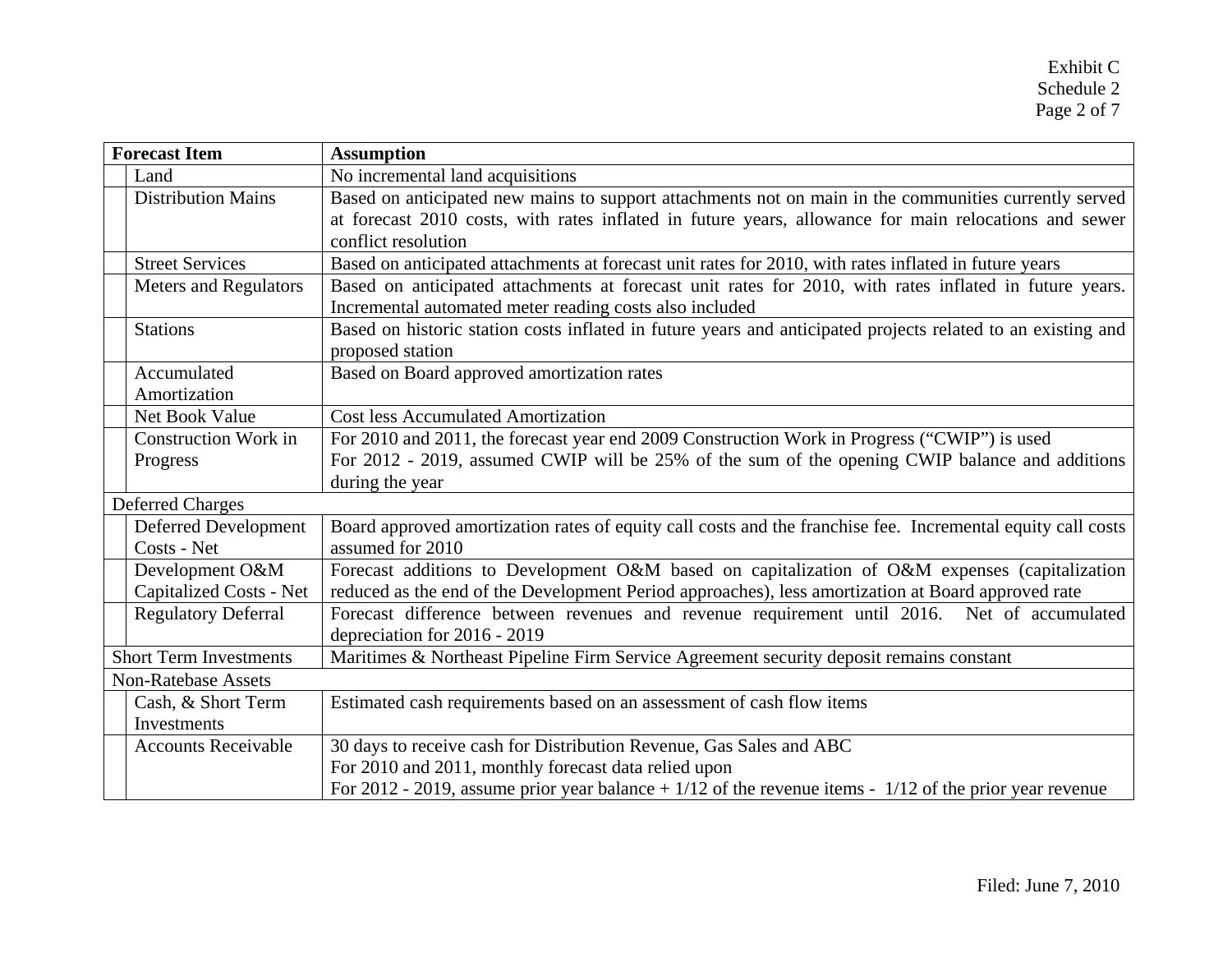| <b>Forecast Item</b>             | <b>Assumption</b>                                                                                                                                                                           |  |  |  |  |  |  |  |
|----------------------------------|---------------------------------------------------------------------------------------------------------------------------------------------------------------------------------------------|--|--|--|--|--|--|--|
| Inventory                        | Continued decreases in level of inventory as vendor manager inventory implemented                                                                                                           |  |  |  |  |  |  |  |
| <b>Partners Equity</b>           | Equity call for \$38 million in 2010                                                                                                                                                        |  |  |  |  |  |  |  |
|                                  | Buy back of equity in 2016 to reflect assumed reduction in equity component of cost of capital to 40% on<br>transition to mature utility and then further reductions to maintain 40% equity |  |  |  |  |  |  |  |
| Long-term Advances from          | Outstanding promissory notes at the end of 2009 and new debt required to fund operations beginning in                                                                                       |  |  |  |  |  |  |  |
| <b>Associates and Affiliates</b> | 2011 and buy back of equity in 2016                                                                                                                                                         |  |  |  |  |  |  |  |
| Non-Ratebase Liabilities         |                                                                                                                                                                                             |  |  |  |  |  |  |  |
| <b>Short Term</b>                | Estimated short term borrowing position at year end to manage cash flow                                                                                                                     |  |  |  |  |  |  |  |
| Indebtedness                     |                                                                                                                                                                                             |  |  |  |  |  |  |  |
| <b>Accounts Payable</b>          | 30 days for payment on obligations related to:                                                                                                                                              |  |  |  |  |  |  |  |
|                                  | - 78% of O&M expenses excluding salary and benefits                                                                                                                                         |  |  |  |  |  |  |  |
|                                  | - property tax                                                                                                                                                                              |  |  |  |  |  |  |  |
|                                  | - firm service agreement                                                                                                                                                                    |  |  |  |  |  |  |  |
|                                  | - natural gas costs                                                                                                                                                                         |  |  |  |  |  |  |  |
|                                  | - installation and service activities                                                                                                                                                       |  |  |  |  |  |  |  |
|                                  | 60 days for payment on obligations related to:                                                                                                                                              |  |  |  |  |  |  |  |
|                                  | - 22% of O&M expenses excluding salaries and benefits                                                                                                                                       |  |  |  |  |  |  |  |
|                                  | - 100% of salary and benefits                                                                                                                                                               |  |  |  |  |  |  |  |
|                                  | - services, meters and stations                                                                                                                                                             |  |  |  |  |  |  |  |
|                                  | - work in progress from property, plant and equipment                                                                                                                                       |  |  |  |  |  |  |  |
|                                  | - general plant                                                                                                                                                                             |  |  |  |  |  |  |  |
|                                  | For 2010 and 2011, monthly forecast data relied upon                                                                                                                                        |  |  |  |  |  |  |  |
|                                  | For 2012 - 2019, assume prior year balance + $1/12$ of the cost items within the year $-1/12$ of the prior                                                                                  |  |  |  |  |  |  |  |
|                                  | year cost items                                                                                                                                                                             |  |  |  |  |  |  |  |
| Long Term Deferred               | Forecast year end balance for 2009 assumed to remain constant                                                                                                                               |  |  |  |  |  |  |  |
| Post Employment                  |                                                                                                                                                                                             |  |  |  |  |  |  |  |
| Liabilities                      |                                                                                                                                                                                             |  |  |  |  |  |  |  |
| Average Rate base                | Forecast timing of additions for 2010 and 2011                                                                                                                                              |  |  |  |  |  |  |  |
|                                  | Average of opening and closing ratebase balance for 2012 - 2019                                                                                                                             |  |  |  |  |  |  |  |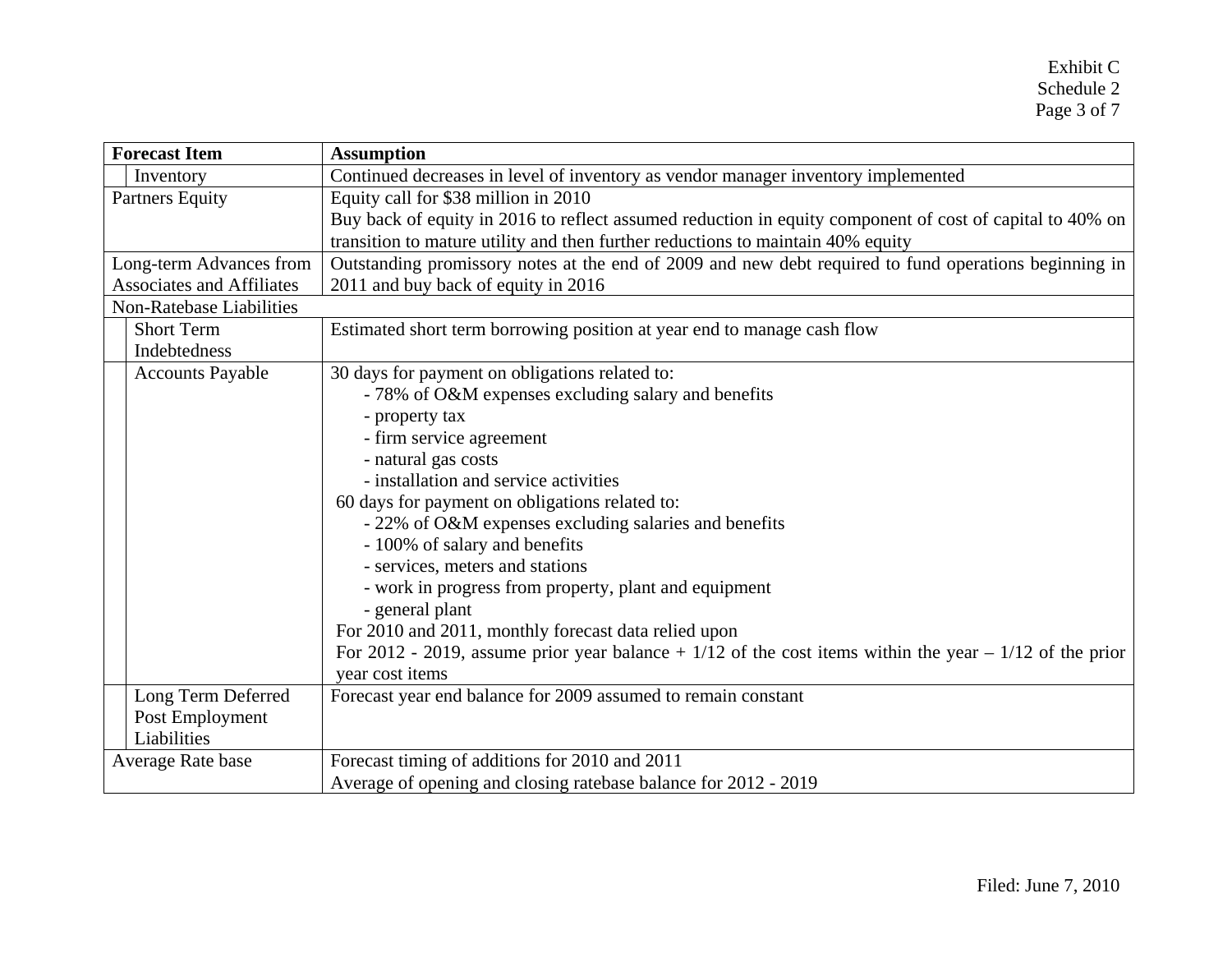| <b>Forecast Item</b>        | <b>Assumption</b>                                                                                           |     |     |     |     |     |                |                |                |                |                         |     |            |              |
|-----------------------------|-------------------------------------------------------------------------------------------------------------|-----|-----|-----|-----|-----|----------------|----------------|----------------|----------------|-------------------------|-----|------------|--------------|
| <b>Capital Structure</b>    | Existing debt/equity ratio assumed for 2010 – 2015. A move to 60% debt, 40% equity assumed for 2016 -       |     |     |     |     |     |                |                |                |                |                         |     |            |              |
|                             | 2019 on transition to a mature utility                                                                      |     |     |     |     |     |                |                |                |                |                         |     |            |              |
|                             |                                                                                                             |     |     |     |     |     |                |                |                |                |                         |     |            |              |
| <b>Operating Revenue</b>    |                                                                                                             |     |     |     |     |     |                |                |                |                |                         |     |            |              |
| <b>Cumulative Customers</b> | Existing customers at end of 2009, plus forecast additions within the subsequent years. Additions forecast  |     |     |     |     |     |                |                |                |                |                         |     |            |              |
|                             | based on review of historic attachment rates and assessment of current market potential without the         |     |     |     |     |     |                |                |                |                |                         |     |            |              |
|                             | inclusion of sales stretch targets                                                                          |     |     |     |     |     |                |                |                |                |                         |     |            |              |
| Throughput                  | The total throughput forecast is developed based on historic consumption for existing customers, adjusted   |     |     |     |     |     |                |                |                |                |                         |     |            |              |
|                             | for normal weather and expected consumption for customers that are forecast to be attached based on a       |     |     |     |     |     |                |                |                |                |                         |     |            |              |
|                             | standard profile and the time of year that they are forecast to be attached                                 |     |     |     |     |     |                |                |                |                |                         |     |            |              |
|                             |                                                                                                             |     |     |     |     |     |                |                |                |                |                         |     |            |              |
|                             | The standard profile, in GJs, assumed for customer additions is:                                            |     |     |     |     |     |                |                |                |                |                         |     |            |              |
|                             |                                                                                                             | Jan | Feb | Mar | Apr | May | Jun            | Jul            | Aug            | Sep            | Oct                     | Nov | <b>Dec</b> | <b>Total</b> |
|                             | <b>SGSRE - Retrofit</b>                                                                                     | 21  | 18  | 17  | 11  | 8   | 5              | 2              | 2              | $\overline{2}$ | 5                       | 9   | 14         | 114          |
|                             | <b>SGSRE - New Const</b>                                                                                    | 20  | 18  | 17  | 11  | 8   |                | $\overline{2}$ | $\overline{2}$ | $\overline{2}$ | $\overline{\mathbf{4}}$ | 9   | 13         | 110          |
|                             | SGSRO                                                                                                       | 21  | 18  | 17  | 11  | 8   |                | $\overline{2}$ | 2              | $\overline{2}$ |                         | 9   | 14         | 114          |
|                             | SGSC                                                                                                        | 41  | 37  | 31  | 16  | 10  | $6\phantom{1}$ | $\overline{4}$ | $\overline{4}$ | $\overline{4}$ |                         | 14  | 23         | 195          |
|                             | <b>GS</b>                                                                                                   | 171 | 135 | 126 | 72  | 63  | 27             | 27             | 27             | 27             | 45                      | 72  | 108        | 900          |
|                             | <b>CGS</b>                                                                                                  | 594 | 495 | 462 | 264 | 231 | 99             | 99             | 99             | 99             | 165                     | 264 | 429        | 3,300        |
| Rates                       | Board approved market-based rates for 2010                                                                  |     |     |     |     |     |                |                |                |                |                         |     |            |              |
|                             | 2011 - 2015 rates assume market-based rates based on 21-day average market data at June 4, 2010,            |     |     |     |     |     |                |                |                |                |                         |     |            |              |
|                             | excluding the LFO block 1 rate in 2011, which assumes the Board approved rate effective July 1, 2011        |     |     |     |     |     |                |                |                |                |                         |     |            |              |
|                             | from June 3, 2010 decision of the Board                                                                     |     |     |     |     |     |                |                |                |                |                         |     |            |              |
|                             | LFO block 1 reduced to 22,000 GJs effective June 2010 based on June 3, 2010 decision of the Board           |     |     |     |     |     |                |                |                |                |                         |     |            |              |
|                             | LFO block 2 and 3 rates remain unchanged                                                                    |     |     |     |     |     |                |                |                |                |                         |     |            |              |
|                             | No assumptions made for rates at the class level for 2016 - 2019 as rates are assumed to be different from  |     |     |     |     |     |                |                |                |                |                         |     |            |              |
|                             | market-based rates (likely some form of cost-of-service) and will be structured in a way that revenues will |     |     |     |     |     |                |                |                |                |                         |     |            |              |
|                             | be equal to the revenue requirement                                                                         |     |     |     |     |     |                |                |                |                |                         |     |            |              |
| <b>Distribution Revenue</b> | Assumed throughput * assumed rates for 2010 - 2015, then equal to the revenue requirement for 2016 -        |     |     |     |     |     |                |                |                |                |                         |     |            |              |
|                             | 2019                                                                                                        |     |     |     |     |     |                |                |                |                |                         |     |            |              |
| <b>ABC</b> Revenue          | Number of ABC customers plus capture of new additions based on historic data times existing ABC rates       |     |     |     |     |     |                |                |                |                |                         |     |            |              |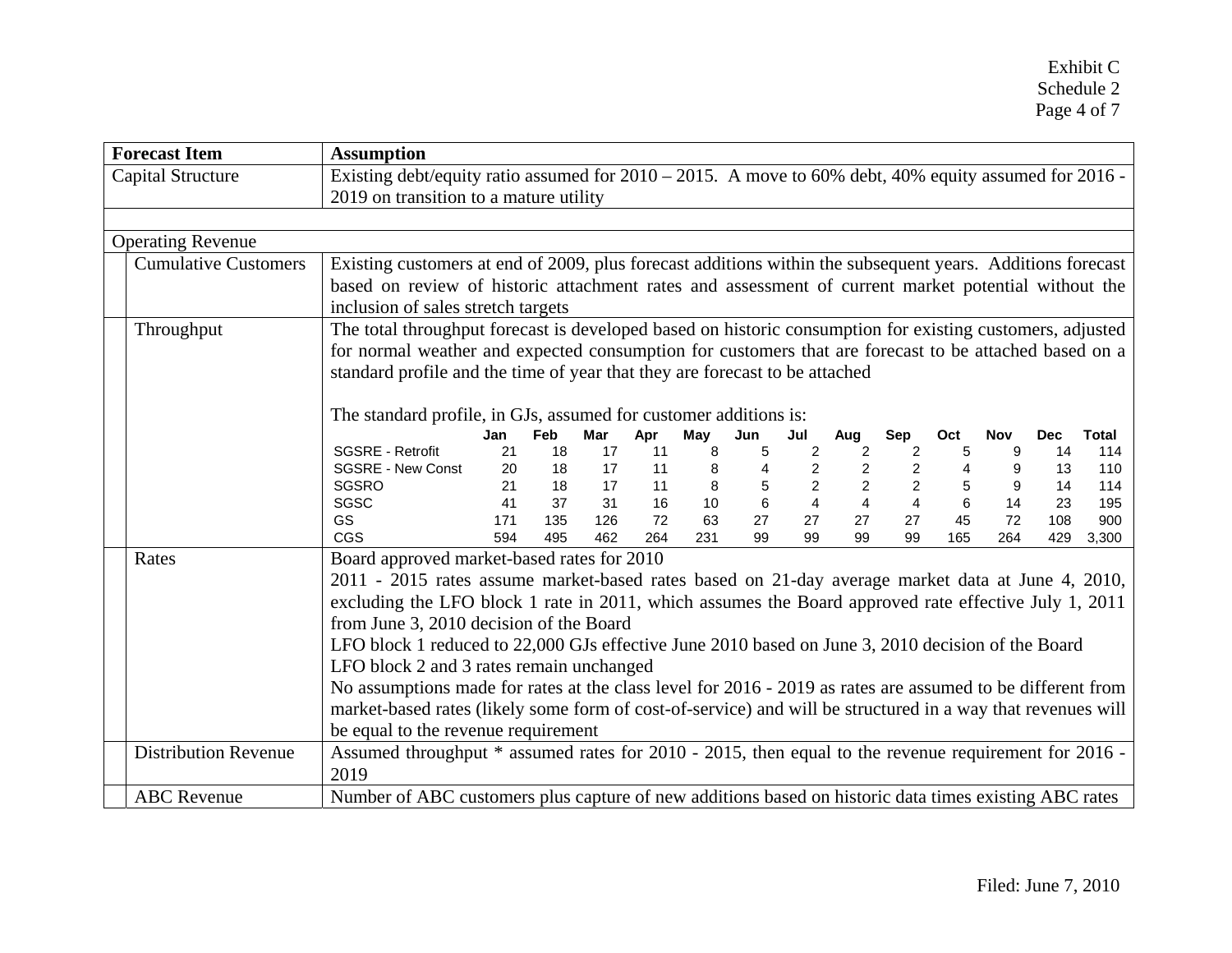| <b>Forecast Item</b>                  |                                                                                                     | <b>Assumption</b>                                                                                                                                                                                                                                                                                                                                                                                                                                                                                                                                                                                                                                                                                                                                                                                  |  |  |  |  |  |  |  |  |
|---------------------------------------|-----------------------------------------------------------------------------------------------------|----------------------------------------------------------------------------------------------------------------------------------------------------------------------------------------------------------------------------------------------------------------------------------------------------------------------------------------------------------------------------------------------------------------------------------------------------------------------------------------------------------------------------------------------------------------------------------------------------------------------------------------------------------------------------------------------------------------------------------------------------------------------------------------------------|--|--|--|--|--|--|--|--|
| <b>Other Miscellaneous</b>            |                                                                                                     | 3.8% interest on Maritimes & Northeast Pipeline Firm Service Agreement security deposit                                                                                                                                                                                                                                                                                                                                                                                                                                                                                                                                                                                                                                                                                                            |  |  |  |  |  |  |  |  |
| Revenue                               |                                                                                                     | Amounts related to late payment penalties incurred early in 2010 also included for 2010                                                                                                                                                                                                                                                                                                                                                                                                                                                                                                                                                                                                                                                                                                            |  |  |  |  |  |  |  |  |
| Allowance for Funds Used              |                                                                                                     | Based on 25% of CWIP eligible for allowance for funds used during construction ("AFUDC") times the                                                                                                                                                                                                                                                                                                                                                                                                                                                                                                                                                                                                                                                                                                 |  |  |  |  |  |  |  |  |
| During Construction                   | weighted average cost of capital ("WACC")                                                           |                                                                                                                                                                                                                                                                                                                                                                                                                                                                                                                                                                                                                                                                                                                                                                                                    |  |  |  |  |  |  |  |  |
| <b>Installation Services</b>          |                                                                                                     |                                                                                                                                                                                                                                                                                                                                                                                                                                                                                                                                                                                                                                                                                                                                                                                                    |  |  |  |  |  |  |  |  |
| Revenue                               |                                                                                                     | Based on anticipated customer attachments at historical capture percentages for conversions done by<br>EGNB or 3rd party contractor on behalf of EGNB                                                                                                                                                                                                                                                                                                                                                                                                                                                                                                                                                                                                                                              |  |  |  |  |  |  |  |  |
| Cost of Goods Sold                    |                                                                                                     | Service cost of goods sold ("COGS") based on the following percentage of revenue based on historic<br>experience:<br>- 35% deemed labour<br>- 22.2% deemed parts<br>- 8.6% deemed subcontractor costs                                                                                                                                                                                                                                                                                                                                                                                                                                                                                                                                                                                              |  |  |  |  |  |  |  |  |
|                                       | Installation COGS based on remaining cost after applying assumed margins on different types of jobs |                                                                                                                                                                                                                                                                                                                                                                                                                                                                                                                                                                                                                                                                                                                                                                                                    |  |  |  |  |  |  |  |  |
| Operating expenses                    |                                                                                                     |                                                                                                                                                                                                                                                                                                                                                                                                                                                                                                                                                                                                                                                                                                                                                                                                    |  |  |  |  |  |  |  |  |
| Operating and<br>Maintenance Expenses |                                                                                                     | Based on input by department manager for 2010 and material changes in future years. Inflation applied to<br>future years.<br>Adjustments made to future Regulatory costs to reflect a decline in overall costs once proceedings<br>related to future regulation of EGNB are complete, excluding 2015 when incremental costs are<br>assumed related to moving out of the Development Period in 2016<br>Incentives included in Sales & Marketing until 2015 based on forecast attachments. Significant<br>reduction then assumed for 2016 - 2019<br>Gas transportation and related activities includes consulting cost in 2010 for a metering issue related<br>to gas deliveries into the distribution system. Inflation has only been applied to the 2010 forecast<br>excluding the consulting cost |  |  |  |  |  |  |  |  |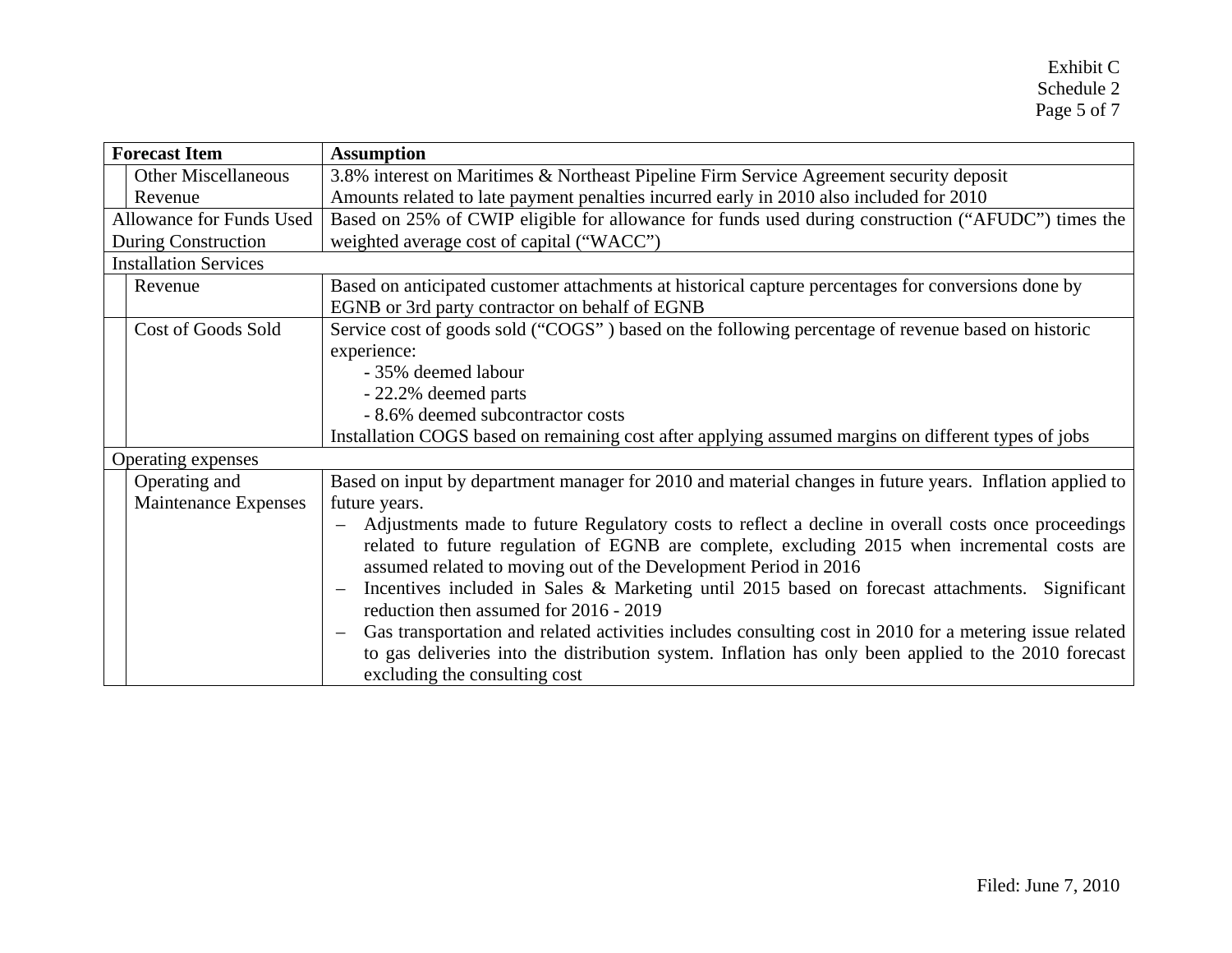| <b>Forecast Item</b>           | <b>Assumption</b>                                                                                                                                                                                                                                                                                                                                                                                                                                                                                                        |         |        |        |        |          |        |        |        |        |        |
|--------------------------------|--------------------------------------------------------------------------------------------------------------------------------------------------------------------------------------------------------------------------------------------------------------------------------------------------------------------------------------------------------------------------------------------------------------------------------------------------------------------------------------------------------------------------|---------|--------|--------|--------|----------|--------|--------|--------|--------|--------|
| Capitalized to Property,       | O&M budget capitalized based on the following percentage assumptions:                                                                                                                                                                                                                                                                                                                                                                                                                                                    |         |        |        |        |          |        |        |        |        |        |
| plant and equipment            |                                                                                                                                                                                                                                                                                                                                                                                                                                                                                                                          |         |        |        |        |          |        |        |        |        |        |
| and Development                |                                                                                                                                                                                                                                                                                                                                                                                                                                                                                                                          | 2010    | 2011   | 2012   | 2013   | 2014     | 2015   | 2016   | 2017   | 2018   | 2019   |
| O&M                            | Corporate management                                                                                                                                                                                                                                                                                                                                                                                                                                                                                                     | 65.89%  | 49.74% | 33.59% | 17.45% | 17.45%   | 17.45% | 17.45% | 17.45% | 17.45% | 17.45% |
|                                | Corporate administration                                                                                                                                                                                                                                                                                                                                                                                                                                                                                                 | 25.00%  | 18.33% | 11.67% | 5.00%  | 5.00%    | 5.00%  | 5.00%  | 5.00%  | 5.00%  | 5.00%  |
|                                | <b>Financial Reporting</b>                                                                                                                                                                                                                                                                                                                                                                                                                                                                                               | 65.89%  | 49.74% | 33.59% | 17.45% | 17.45%   | 17.45% | 17.45% | 17.45% | 17.45% | 17.45% |
|                                | Information Technology                                                                                                                                                                                                                                                                                                                                                                                                                                                                                                   | 65.89%  | 49.74% | 33.59% | 17.45% | 17.45%   | 17.45% | 17.45% | 17.45% | 17.45% | 17.45% |
|                                | Regulatory                                                                                                                                                                                                                                                                                                                                                                                                                                                                                                               | 80.00%  | 66.00% | 52.00% | 10.00% | 10.00%   | 10.00% | 10.00% | 10.00% | 10.00% | 10.00% |
|                                | Sales & Marketing<br>Sales and Marketing                                                                                                                                                                                                                                                                                                                                                                                                                                                                                 | 95.00%  | 76.50% | 58.00% | 2.50%  | 2.50%    | 2.50%  | 2.50%  | 2.50%  | 2.50%  | 2.50%  |
|                                | <b>Incentives</b>                                                                                                                                                                                                                                                                                                                                                                                                                                                                                                        | 100.00% | 80.00% | 60.00% | 0.00%  | $0.00\%$ | 0.00%  | 0.00%  | 0.00%  | 0.00%  | 0.00%  |
|                                | Distribution & maintanance                                                                                                                                                                                                                                                                                                                                                                                                                                                                                               |         |        |        |        |          |        |        |        |        |        |
|                                | Operations                                                                                                                                                                                                                                                                                                                                                                                                                                                                                                               | 75.00%  | 67.00% | 59.00% | 35.00% | 35.00%   | 35.00% | 35.00% | 35.00% | 35.00% | 35.00% |
|                                | <b>Installation Services</b>                                                                                                                                                                                                                                                                                                                                                                                                                                                                                             | 100.00% | 81.00% | 62.00% | 5.00%  | 5.00%    | 5.00%  | 5.00%  | 5.00%  | 5.00%  | 5.00%  |
|                                | <b>Customer Care</b>                                                                                                                                                                                                                                                                                                                                                                                                                                                                                                     | 8.00%   | 6.40%  | 4.80%  | 0.00%  | 0.00%    | 0.00%  | 0.00%  | 0.00%  | 0.00%  | 0.00%  |
|                                | Human Resources                                                                                                                                                                                                                                                                                                                                                                                                                                                                                                          | 65.89%  | 49.74% | 33.59% | 17.45% | 17.45%   | 17.45% | 17.45% | 17.45% | 17.45% | 17.45% |
|                                | Gas transportation and related activities                                                                                                                                                                                                                                                                                                                                                                                                                                                                                | 0.00%   | 0.00%  | 0.00%  | 0.00%  | 0.00%    | 0.00%  | 0.00%  | 0.00%  | 0.00%  | 0.00%  |
|                                | For 2010 - 2015, 100% of the Operations O&M expenses capitalized are capitalized to property, plant and<br>equipment and 100% of the Incentives, Sales and Marketing and Installation Services O&M amounts<br>capitalized are capitalized to Development O&M. Remaining capitalized expenses are allocated to<br>property, plant and equipment or Development O&M on a prorata basis, based on the direct allocations.<br>For 2016 - 2019, all capitalized O&M expenses are capitalized to property, plant and equipment |         |        |        |        |          |        |        |        |        |        |
| Bad debt expense               | 0.4% of yearly Distribution Revenue, Installation Revenue, and Gas Sales Revenue                                                                                                                                                                                                                                                                                                                                                                                                                                         |         |        |        |        |          |        |        |        |        |        |
| Amortization of Property,      | Based on Board approved amortization rates                                                                                                                                                                                                                                                                                                                                                                                                                                                                               |         |        |        |        |          |        |        |        |        |        |
| Plant and Equipment            |                                                                                                                                                                                                                                                                                                                                                                                                                                                                                                                          |         |        |        |        |          |        |        |        |        |        |
| Municipal and Other            | Existing tax rates applied to existing tax base plus additions within future years                                                                                                                                                                                                                                                                                                                                                                                                                                       |         |        |        |        |          |        |        |        |        |        |
| <b>Taxes</b>                   |                                                                                                                                                                                                                                                                                                                                                                                                                                                                                                                          |         |        |        |        |          |        |        |        |        |        |
| <b>Interest on Amounts Due</b> | Based on actual and assumed interest rates for each promissory note associated with the long-term                                                                                                                                                                                                                                                                                                                                                                                                                        |         |        |        |        |          |        |        |        |        |        |
| to Associates &                | advances from associates and affiliates. Future rates are based on Enbridge Inc. forecast of interest                                                                                                                                                                                                                                                                                                                                                                                                                    |         |        |        |        |          |        |        |        |        |        |
| Affilitiates and Other         | expense                                                                                                                                                                                                                                                                                                                                                                                                                                                                                                                  |         |        |        |        |          |        |        |        |        |        |
| Interest                       |                                                                                                                                                                                                                                                                                                                                                                                                                                                                                                                          |         |        |        |        |          |        |        |        |        |        |